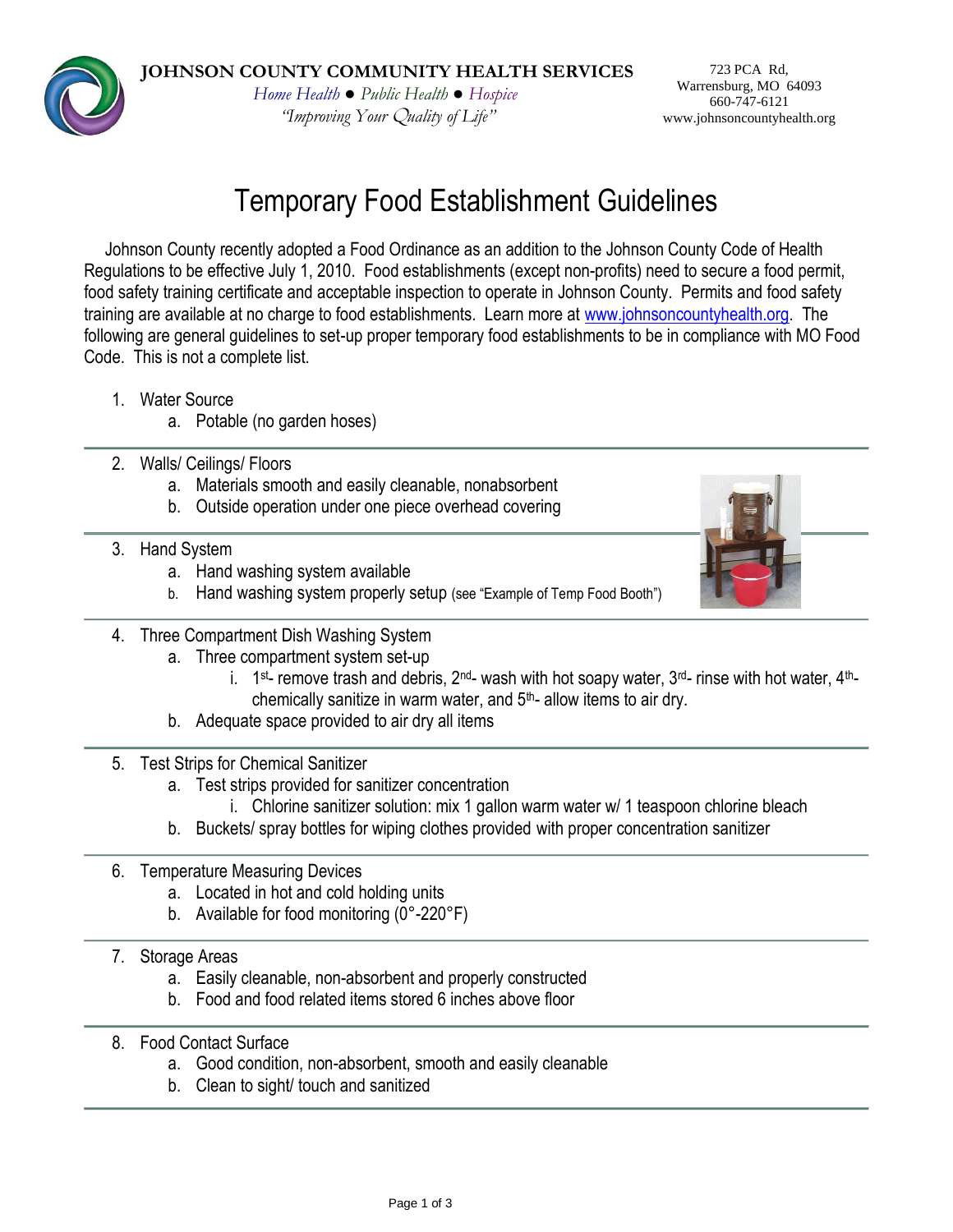# 9. Equipment

- a. Equipment in good condition, spaced for easy cleaning and ANSI approved
- b. Mechanical refrigeration units
- c. Chest cooler refrigeration with drained potable ice
- 10. Non-food Contact Surfaces clean to sight and touch

## 11. Toxic Materials

- a. Storage location away from food and food related items
- b. Proper labeling
- c. Approved for use in food establishment

## 12. Drink Ice

- a. From approved source, made from potable water, handled like frozen food
- b. Clean, sanitary NSF container
- c. Ice scoop in use and stored with handle facing up and out of ice

## 13. Pest Control

- a. Establishment free from rodents and insects
- b. Outer openings properly protected and pest control barriers in place

#### 14. Lighting

- a. Adequate lighting provided over food prep, utensil washing and storage areas
- b. Light fixtures properly shielded in food prop and storage areas

#### 15. Refuse

- a. Trash receptacle provided with a tight fitting lid
- b. Maintained in good condition
- c. Waste water collection system in place as appropriate for event requirements

#### 16. Consumer Advisory

- a. If customers may order eggs, meat and other items undercooked (rare, med-rare, raw),
- b. Consumer Advisory must be in place

### 17. Employee Health

- a. Policy to report illness (vomiting/ diarrhea) is communicated to establishment's staff
- b. Proper use of reporting restriction and exclusion
- 18. Control of Hands as a Vehicle of Contamination
	- a. Clean condition, cleaning procedures, when to wash and where to wash
	- b. NO bare hand contact with ready to eat foods
- 19. Demonstration of Knowledge
	- a. Designated Person-In-Charge (PIC)
	- b. Food Safety Training Certification
	- c. Person-In-Charge is able to demonstrate knowledge of MO Food Code